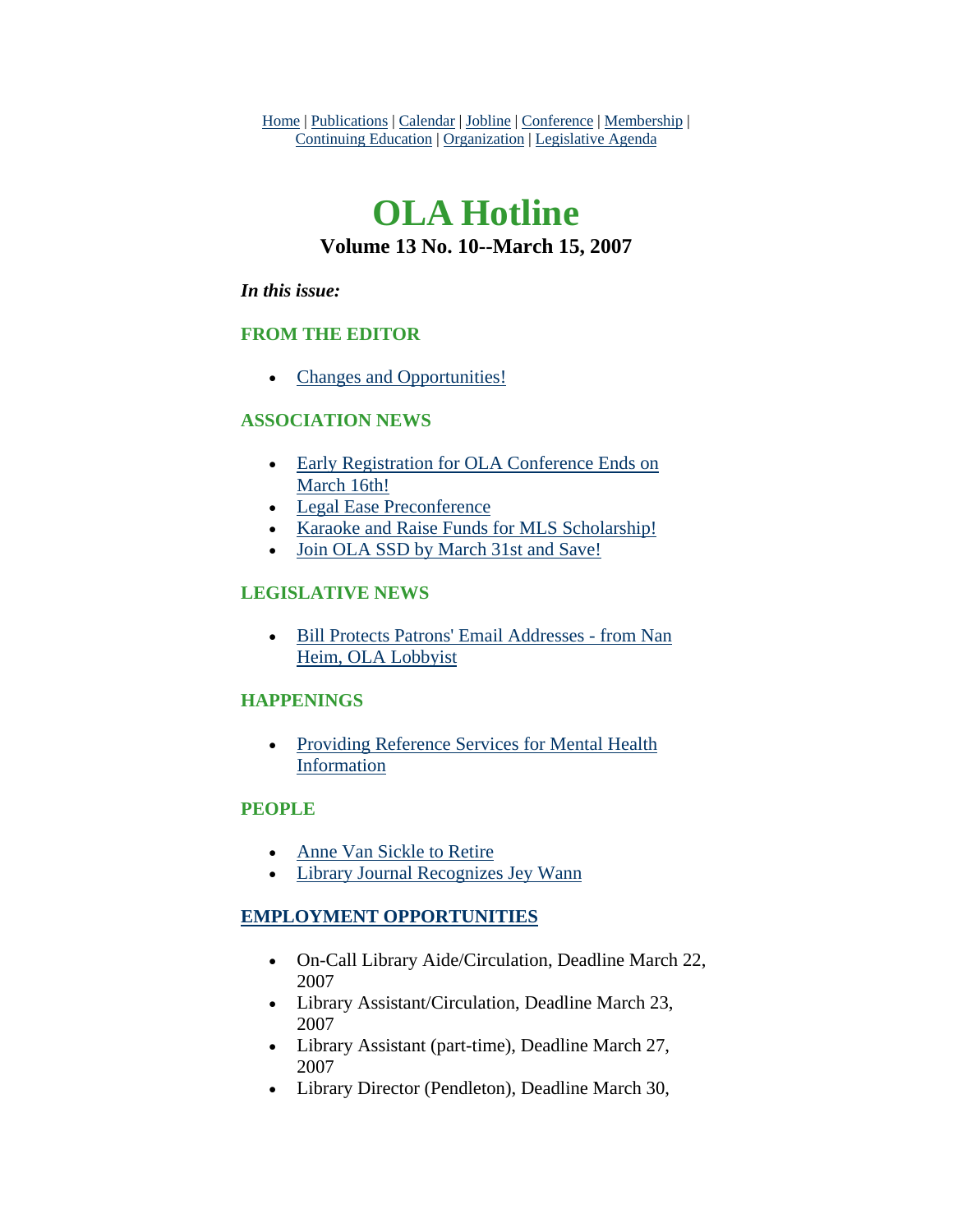2007

- <span id="page-1-0"></span>• OLA Web Member Manager Contract, Deadline April 2, 2007
- Music Librarian, Deadline April 11, 2007
- Acquistions/Collection Development Librarian, Deadline April 13, 2007
- Digital Collections Coordinator, Deadline April 18, 2007
- Social Sciences Librarian, Deadline April 20, 2007
- Temporary Reference Librarian Pool, Deadline April 30, 2007
- Library Tech 2, Evening Assistant, Open Until Filled
- Library Executive Assistant, Open Until Filled
- Assistant University Librarian Public Services, Open Until Filled
- Business & Economics Reference & Instruction Librarian, Open Until Filled
- Library Director (Lakeview), Open Until Filled
- Public Services Librarian, Open Until Filled
- Library Director (Forest Grove), Open Until Filled

## **CALENDAR**

# **From the Editor**

### **Changes and Opportunities!**

Changes are afoot for the OLA Hotline and the OLA website. The duties for each of these are being merged into a new OLA Web Member Manager position. This position will also include managing, and providing training for, the MemberClicks system. Contract bids are due by April 2nd. View the [request for bids](http://www.olaweb.org/jobline.shtml#402) for more details.

Both Rachel Mendez, your trusty OLA Webweaver, and I have felt privileged to serve in our respective capacities and will continue our duties until mid-May. Rachel has been handling the care and feeding of the OLA website for seven years now! I've been Hotline Editor for three years. It's time for fresh eyes and energy!

The new position will also lead to a change in how the Hotline is delivered. The news will be posted to OLA's homepage and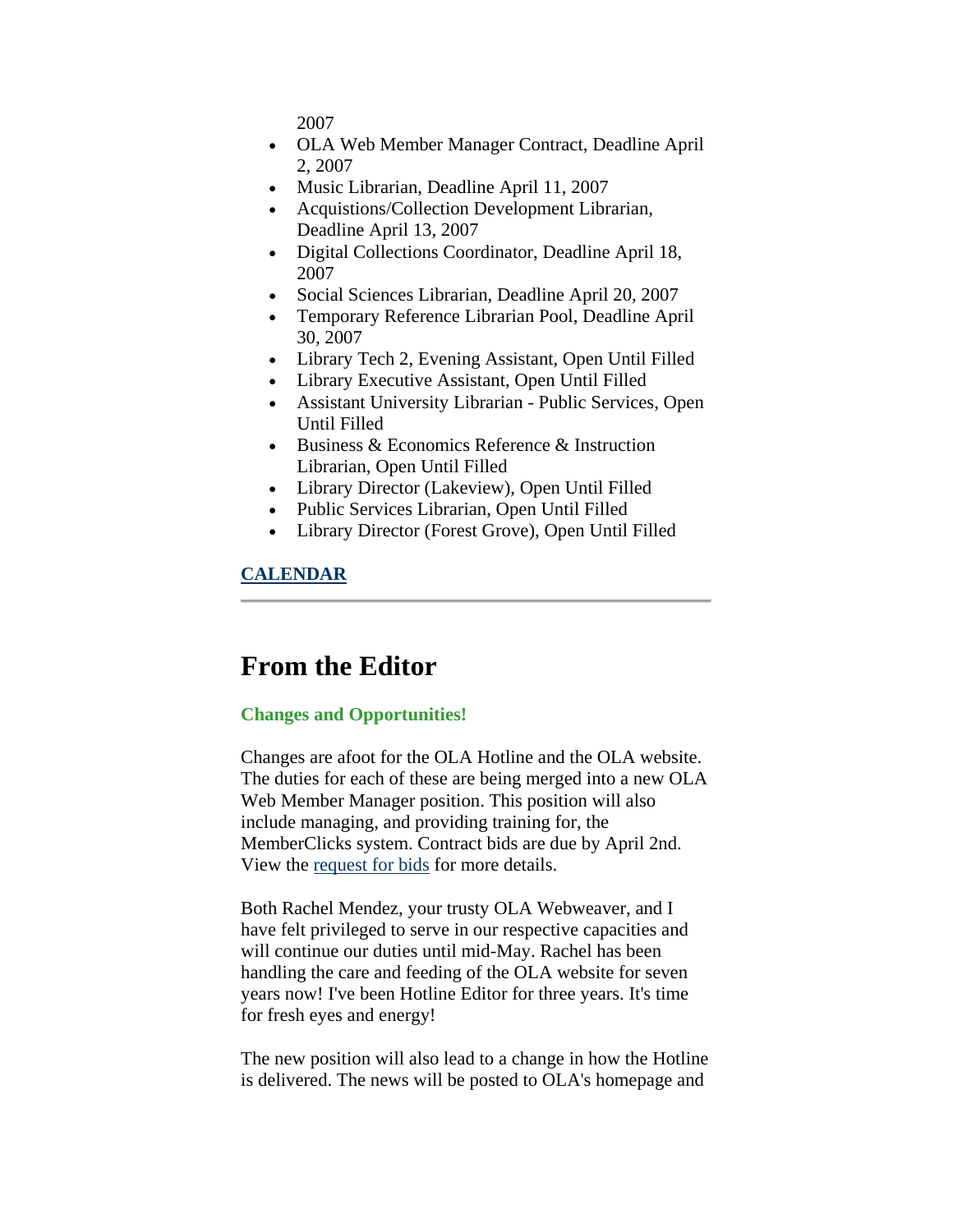<span id="page-2-0"></span>a "fresh news" email will be sent to all members.

I look forward to bringing you a few more Hotline issues. Based on member feedback over the years, it seems that even if you deleted the Hotlines as they arrived in your email, you still liked receiving them! Also, many thanks to those of you who submitted news and took the time to offer support and encouragement.

## **Association News**

### **Early Registration for OLA Conference Ends on March 16th!**

[Online registration](http://www.olaweb.org/conference/index.html) for the OLA Annual Conference is available and registration received by March 16 will enjoy the early registration rate, but prompt payment is appreciated! If you have registration questions, please contact [Stephanie](mailto:stephrmiller@yahoo.com)  [Miller.](mailto:stephrmiller@yahoo.com)

Need a hotel room? The Hilton Garden Inn is filling up fast but there are many other great hotels in Corvallis. For local hotel information see the conference website or visit the [Corvallis tourism website](http://www.visitcorvallis.com/lodging/index.html).

And if you enjoy baseball, the 2006 NCAA Baseball National Champions, the Oregon State Beavers, will be playing UNLV in Corvallis on Friday, Saturday, and Sunday (April 20-23). Visit the [Beaver website](http://www.osubeavers.com/SportSelect.dbml?SPSID=24958&SPID=1962&DB_OEM_ID=4700&_MODE_=SkipIntro) for full details.

Questions about the conference can be directed to Lynne Mildenstein, OLA Conference Chair, at (541) 617-7061 or [by](mailto:lynnem@dpls.us)  [email](mailto:lynnem@dpls.us).

#### **Legal Ease Preconference**

Each year, library staff, administrators, and trustees are faced with a conundrum -- how to balance an ongoing commitment to the principles of intellectual freedom with practical legal and constitutional considerations. And each year, as budgets are cut and new legislation is proposed, the tension between these seemingly opposing approaches grows even greater. If your library has grappled with these concerns, and if you plan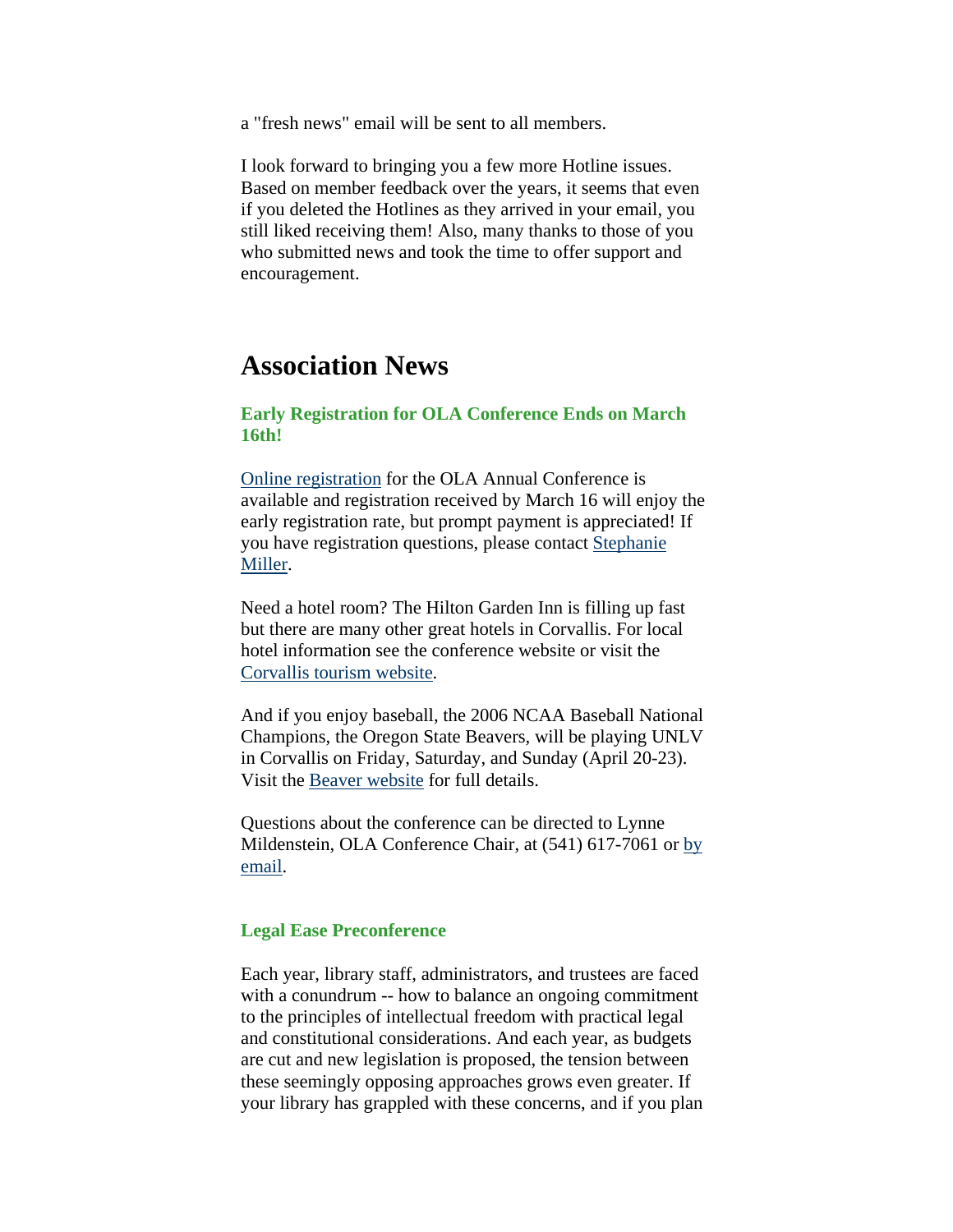<span id="page-3-0"></span>on attending the 2007 annual conference in Corvallis, you'll want to sign up for **Legal Ease: What Staff, Administrators, and Trustees Need to Know about Libraries and the Law**, an all-day preconference co-sponsored by the OLA Intellectual Freedom Committee, SSD, PLD, CSD, and OYAN. This timely and informative session, based on ALA's successful "Law for Librarians" workshops, will provide staff and management from public, school, and academic libraries with a solid introduction to the legal foundations for intellectual freedom issues. Topics to be covered include:

- The First Amendment and Libraries
- Privacy and Confidentiality
- Youth Access to Information
- Meeting Rooms, Display Cases, Exhibits, and Literature Distribution
- CIPA, DOPA, and the Changing Role of the Internet in Library Service
- Labeling of Library Materials
- How to Respond to Challenges and Complaints

Attendees will also receive a useful array of resources in both print and electronic format and will be shown how to keep current as the intellectual freedom conversation evolves. Documents related to the preconference are posted online at the [Intellectual Freedom webpage.](http://olaweb.org/org/ifc.shtml)

Presenters are: Mary Minow, LibraryLaw.com & coauthor of "The Library's Legal Answer Book" (ALA; 2003); Emily Sheketoff, Executive Director, American Library Association, Washington Office; Candace Morgan,\_ Emporia State University School of Library and Information Management & Portland State University Hatfield School of Government; Curtis Kiefer, Corvallis-Benton County Public Library; Bob Kingston, Reference Librarian, Portland Community College & Chair of the OLA Intellectual Freedom Committee.

Cost - \$95. Do you have questions for the presenters about any of the above topics? Your real-life situations and concerns will help determine the content of this program, so please send them to [Bob Kingston](mailto:bob.kingston@pcc.edu) by April 1.

### **Karaoke and Raise Funds for MLS Scholarship!** - from Maureen Cole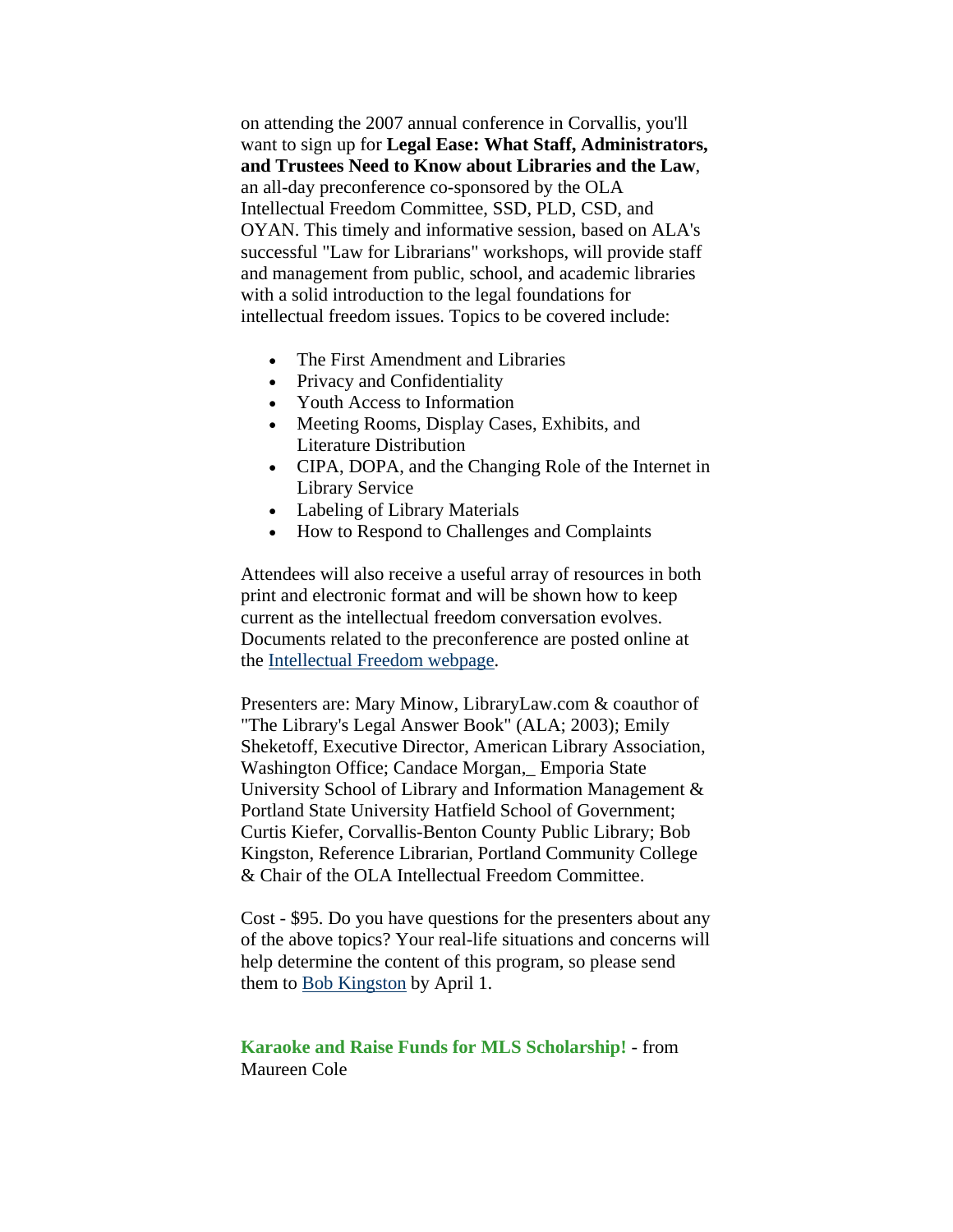<span id="page-4-0"></span>This is the time of year when you may find yourself eagerly going over the annual conference program to decide how you are going to spend your time. There is one event that you may have wondered about - the Past Presidents' Reception at 9:30 on Thursday night. I can tell you that this is one event you won't want to miss! This is not just for Past Presidents! It's the First Annual Past Presidents' Round Table (PPRT) event!

PPRT has decided to host an event each year at the conference, and these events will be fundraisers for the OLA MLS Scholarship fund. To kick off this new tradition, we have selected the theme of Karaoke! In keeping with a conference setting of learning, we have called this event Karaoke 101. During this time, you will learn how to karaoke by no less than Oregon's own favorite comedienne, Leigh Anne Jasheway- Bryant. And in keeping with the conference theme of Civics-Cyberspace- Change: Finding Community, please come find community with us on April 19 at 9:30. It is your civic duty and it will change your life! And cyberspace just has no place there that night (although I can send you to a good karaoke website...). Keep this in mind as you make your plans for travel and hotels! Questions can be directed to [Maureen Cole](mailto:mjsdcole@comcast.net).

#### **Join OLA SSD by March 31st and Save!**

Join OLA'S Support Staff Division (SSD) by March 31, 2007 and your \$5 membership will be automatically waived. Pay only your OLA membership. SSD scholarships are another perk of membership. Visit the [SSD website](http://library.willamette.edu/ssd/) for more information.

## **Legislative News**

### **Bill Protects Patrons' Email Addresses - from Nan Heim, OLA Lobbyist**

Senate Bill 950, introduced at OLA's request, had its first reading in the State Senate on Thursday, March 8. Current state law protects library records, including circulation records, as well as patrons' addresses and telephone numbers. SB 950 adds email addresses to this list of protected records.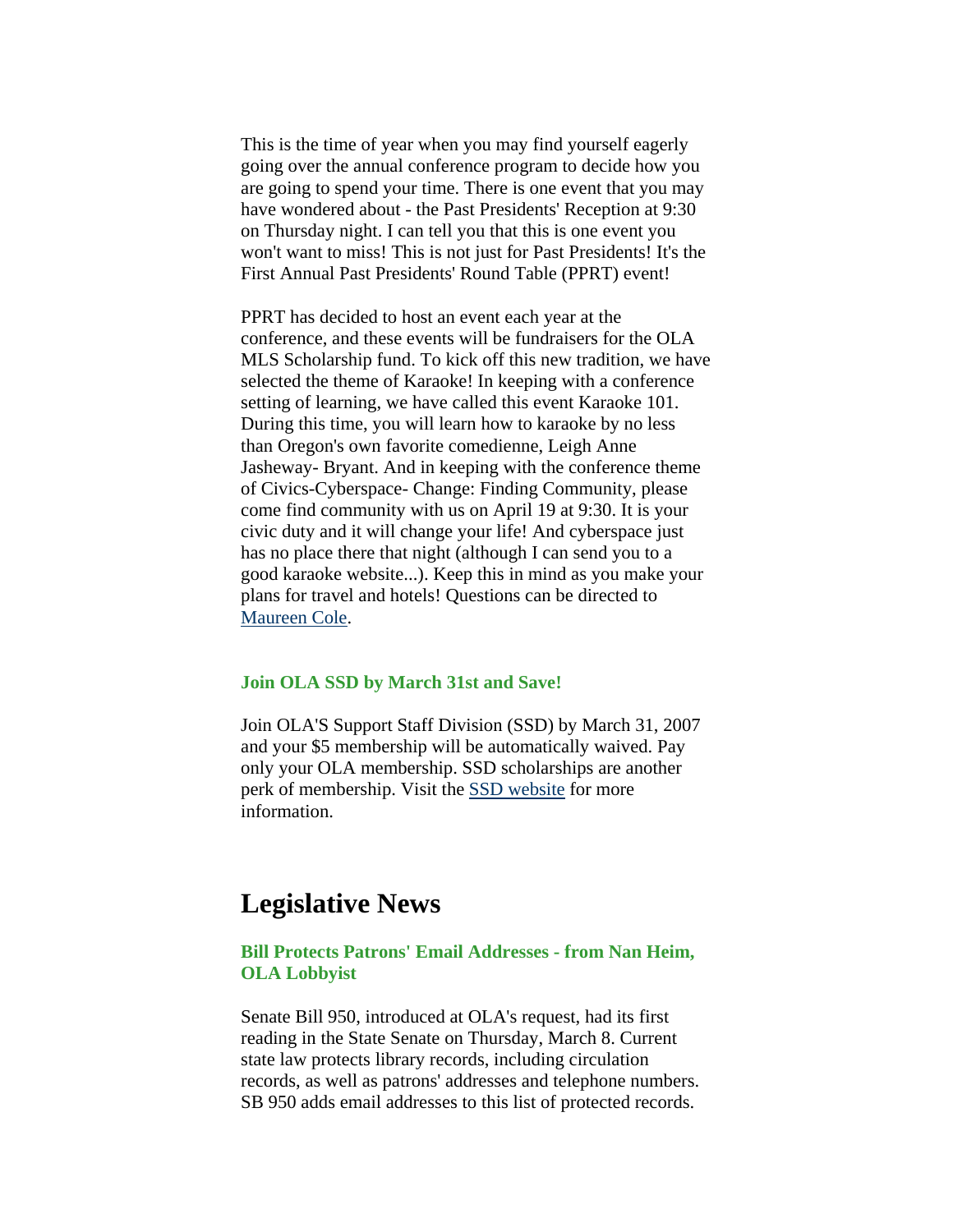<span id="page-5-0"></span>OLA's Legislative Committee decided to proceed with the bill based on experiences in other states showing a need for clarification. Their issue brief can be seen on the [OLA](http://olanetwork.wikispaces.com/OLA%27s+Issue+Papers+for+the+2007+Legislature)  [Legislative Network wiki](http://olanetwork.wikispaces.com/OLA%27s+Issue+Papers+for+the+2007+Legislature).

Senator Ginny Burdick (D-Portland), OLA's 2003-04 Legislator of the Year, is the chief sponsor of SB 950. Cosponsors are Senators Brad Avakian (D-Portland/Beaverton), Margaret Carter (D-Portland), Ted Ferrioli (R-John Day)/Baker City/The Dalles), and Floyd Prozanski (D-Eugene); and Representatives Vicki Berger (R-Salem), OLA's 2005-06 Legislator of the Year, Suzanne Bonamici (D-Eugene), Peter Buckley (D- Ashland), Tom Butler (R-Ontario), Jerry Krummel (R-Wilsonville), Nancy Nathanson (D-Eugene), Arnie Roblan (D-Coos Bay), and Chip Shields (D- Portland).

If your legislator's name is on this list, please drop him or her a line to say thanks for signing onto SB 950. We expect the bill to be referred to the Senate Judiciary Committee soon, which happens to be chaired by Senator Burdick.

# **Happenings**

### **Providing Reference Services for Mental Health Information**

The National Network of Libraries of Medicine is pleased to announce a new Consumer Health workshop: **Caring for the Mind: Providing Reference Services for Mental Health Information**. This class is certified for Continuing Education credit through the Medical Library Association and will count towards the Consumer Health specialization.

The workshop will be held on Friday, April 6 from 9am to noon at WSU Vancouver (VMMC 111 (Multimedia Classroom Building, 14204 NE Salmon Creek Avenue, Vancouver, Washington 98686). [Directions and parking](http://www.vancouver.wsu.edu/ca/location.htm)  [information](http://www.vancouver.wsu.edu/ca/location.htm).

Responding to mental health reference questions is challenging for even the most experienced librarian. In "Caring for the Mind", participants will acquire tools and techniques for providing effective reference services for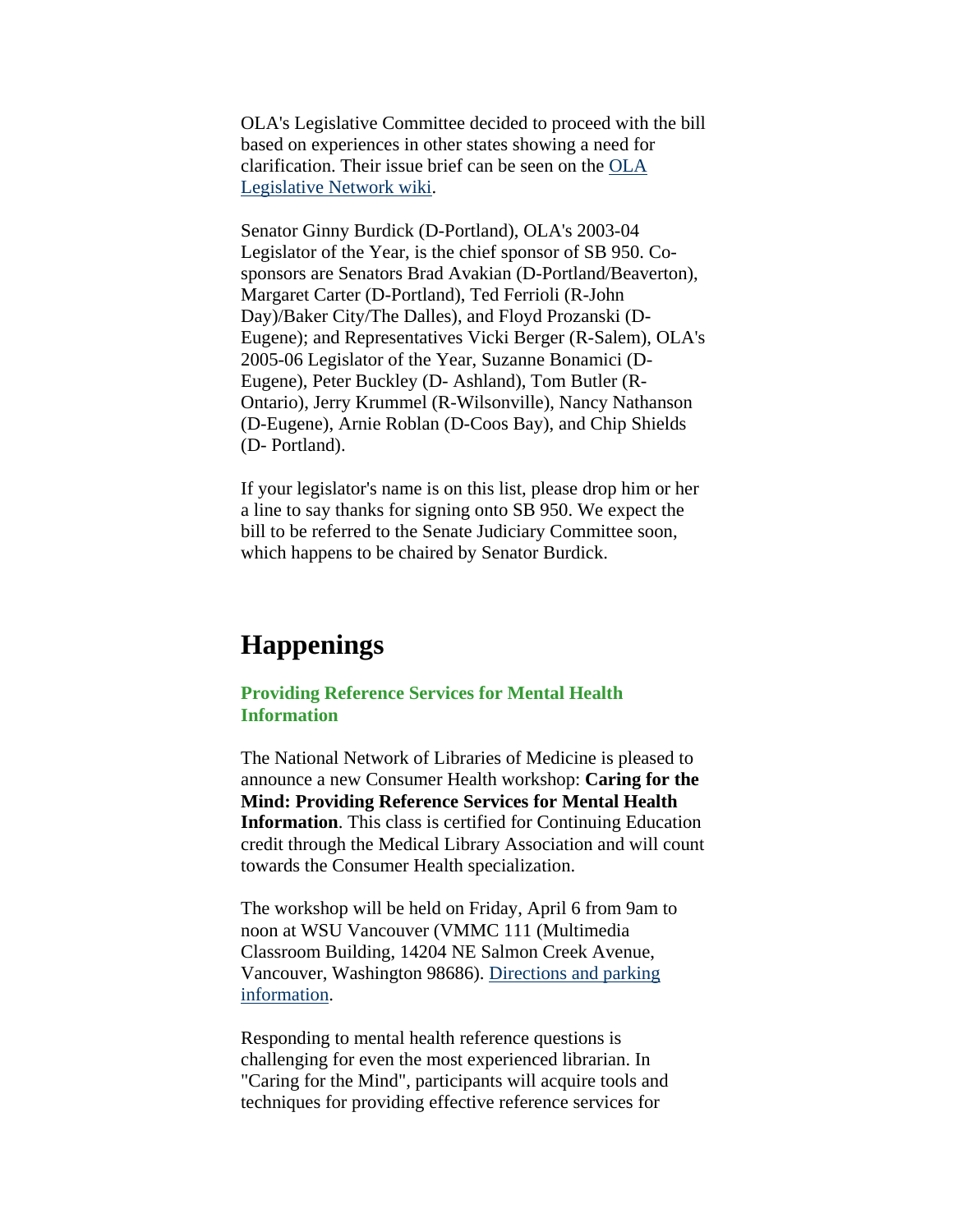<span id="page-6-0"></span>mental health information. Workshop participants will:

- Gain awareness of mental health issues.
- Learn to respond to challenging reference questions for mental health information.
- Be informed of tools for collection development and mental health research including the latest websites and databases.

Presenter: Gail Kouame is the Consumer Health Coordinator for the National Network of Libraries of Medicine (NN/LM), Pacific Northwest Region. The NN/LM is comprised of 8 regions across the United States and is funded by the National Library of Medicine to develop collaborations and promote awareness of and access to information resources for health professionals and the public. The Pacific Northwest Region serves 5 states: Alaska, Idaho, Montana, Oregon, and Washington. Ms. Kouame's focus is specifically on facilitating delivery of quality health information to the public through collaboration with: academic, hospital, and community libraries; health agencies and organizations; as well as community organizations, health advocacy groups, health ministries, and other mechanisms. Ms. Kouame received her Master of Library and Information Science degree from the University of Washington in 1999. She holds a B.A. in Sociology and Psychology from Willamette University in Salem, Oregon. Prior to becoming a librarian, she was a social worker in the healthcare field for 15 years.

Cost is \$10 for PORTALS members and students. Nonmember rate is \$12.00.

Register for this workshop at the [PORTALS website.](http://www.portals.org/)

# **People**

#### **Anne Van Sickle to Retire** - from Leah Griffith

Anne Van Sickle, director of the McMinnville Public Library and OLA President in 2000-2001, is retiring this month. Anne has been active in OLA and in library issues for many years in Oregon and Washington. She was instrumental in founding the Pacific Northwest Library Association (PNLA) Leadership